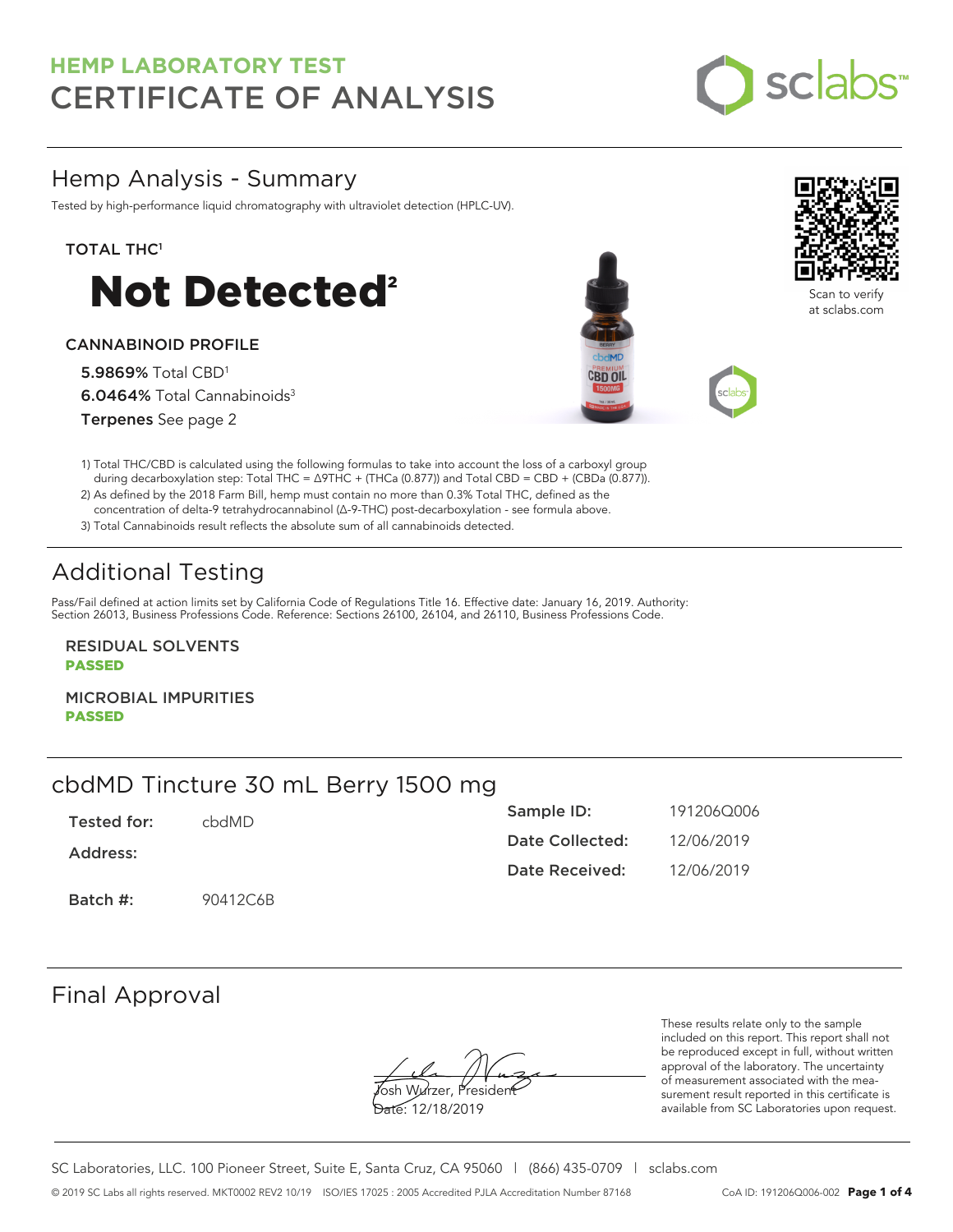

| Sample Name:        | cbdMD Tincture 30 mL Berry 1500 mg |
|---------------------|------------------------------------|
| LIMS Sample ID:     | 191206Q006                         |
| Batch #:            | 90412C6B                           |
| Source Metrc ID(s): |                                    |
|                     |                                    |
| Sample Type:        | Other                              |
| Batch Count:        |                                    |
| Sample Count:       |                                    |
| Unit Volume:        | 30 Milliliters per Unit            |
| Serving Mass:       |                                    |
| Density:            | $0.9368$ g/mL                      |

### **Moisture Test Results**

Moisture

### **Cannabinoid Test Results 12/18/2019**

Cannabinoid analysis utilizing High Performance Liquid Chromatography (HPLC, QSP 5-4-4-4)

**Results (%)**

|                                      | mg/mL           | %         | LOD / LOQ mg/mL  |
|--------------------------------------|-----------------|-----------|------------------|
| <b>A9THC</b>                         | <b>ND</b>       | <b>ND</b> | 0.0009 / 0.003   |
| $\triangle$ 8THC                     | <b>ND</b>       | <b>ND</b> | 0.0009 / 0.003   |
| <b>THCa</b>                          | <b>ND</b>       | <b>ND</b> | 0.0009 / 0.003   |
| <b>THCV</b>                          | <b>ND</b>       | <b>ND</b> | 0.0004 / 0.001   |
| <b>THCVa</b>                         | <b>ND</b>       | <b>ND</b> | 0.0013 / 0.004   |
| <b>CBD</b>                           | 56.085          | 5.9869    | 0.0009 / 0.003   |
| CBDa                                 | <b>ND</b>       | <b>ND</b> | 0.0009 / 0.003   |
| <b>CBDV</b>                          | 0.144           | 0.0154    | 0.0004/0.001     |
| <b>CBDVa</b>                         | <b>ND</b>       | <b>ND</b> | 0.0003 / 0.001   |
| <b>CBG</b>                           | 0.335           | 0.0358    | 0.001 / 0.003    |
| <b>CBGa</b>                          | <b>ND</b>       | <b>ND</b> | 0.0008 / 0.002   |
| <b>CBL</b>                           | <b>ND</b>       | <b>ND</b> | 0.0021 / 0.006   |
| <b>CBN</b>                           | 0.079           | 0.0084    | 0.0009 / 0.003   |
| <b>CBC</b>                           | <b>ND</b>       | <b>ND</b> | 0.0011 / 0.003   |
| <b>CBCa</b>                          | <b>ND</b>       | <b>ND</b> | 0.0015 / 0.005   |
| <b>Sum of Cannabinoids:</b>          | 56.643          | 6.0464    | 1699.290 mg/Unit |
|                                      |                 |           |                  |
| Total THC $(\Delta$ 9THC+0.877*THCa) | <b>ND</b>       | ND        | ND.              |
| Total CBD (CBD+0.877*CBDa)           | 56.085          | 5.9869    | 1682.550 mg/Unit |
|                                      | Action Limit mg |           |                  |
| Δ9THC per Unit                       |                 |           | <b>ND</b>        |

Δ9THC per Unit Δ9THC per Serving

### **Batch Photo**



SC Laboratories, LLC 100 Pioneer Street, Suite E Santa Cruz, CA 95060 (866) 435-0709 | sclabs.com

| Date Collected: | 12/06/2019 |  |
|-----------------|------------|--|
| Date Received:  | 12/06/2019 |  |
| Tested for:     | cbdMD      |  |
| License #:      |            |  |
| Address:        |            |  |
| Produced by:    |            |  |
| License #:      |            |  |
| Address:        |            |  |
|                 |            |  |

### **Terpene Test Results 12/10/2019**

Terpene analysis utilizing Gas Chromatography - Flame Ionization Detection (GC - FID)

|                                     | mg/g      | %         | LOD / LOQ mg/g |
|-------------------------------------|-----------|-----------|----------------|
| <b>7</b> Pinene                     | <b>ND</b> | <b>ND</b> | 0.022 / 0.067  |
| Camphene                            | <b>ND</b> | <b>ND</b> | 0.027 / 0.08   |
| Sabinene                            | <b>ND</b> | <b>ND</b> | 0.027 / 0.082  |
| <b>7</b> Pinene                     | <b>ND</b> | <b>ND</b> | 0.027 / 0.081  |
| Myrcene                             | <b>ND</b> | <b>ND</b> | 0.027 / 0.082  |
| <b>7</b> Phellandrene               | <b>ND</b> | <b>ND</b> | 0.037 / 0.111  |
| 3 Carene                            | <b>ND</b> | <b>ND</b> | 0.029 / 0.087  |
| <b>7</b> Terpinene                  | <b>ND</b> | <b>ND</b> | 0.03 / 0.09    |
| Limonene                            | 0.685     | 0.0685    | 0.013 / 0.039  |
| Eucalyptol                          | <b>ND</b> | <b>ND</b> | 0.021 / 0.063  |
| Ocimene                             | <b>ND</b> | <b>ND</b> | 0.028 / 0.085  |
| <b>7</b> Terpinene                  | <b>ND</b> | <b>ND</b> | 0.03 / 0.09    |
| Sabinene Hydrate                    | <b>ND</b> | <b>ND</b> | 0.018 / 0.054  |
| Fenchone                            | <b>ND</b> | <b>ND</b> | 0.03 / 0.092   |
| Terpinolene                         | <b>ND</b> | <b>ND</b> | 0.022 / 0.067  |
| Linalool                            | <b>ND</b> | <b>ND</b> | 0.019 / 0.058  |
| Fenchol                             | <b>ND</b> | <b>ND</b> | 0.023 / 0.069  |
| (-)-Isopulegol                      | <b>ND</b> | <b>ND</b> | 0.013 / 0.04   |
| Camphor                             | <b>ND</b> | <b>ND</b> | 0.054 / 0.163  |
| Isoborneol                          | <b>ND</b> | <b>ND</b> | 0.033 / 0.101  |
| Borneol                             | <b>ND</b> | <b>ND</b> | 0.048 / 0.146  |
| Menthol                             | <b>ND</b> | <b>ND</b> | 0.022 / 0.067  |
| Terpineol                           | <b>ND</b> | <b>ND</b> | 0.022 / 0.068  |
| Nerol                               | <b>ND</b> | <b>ND</b> | 0.023 / 0.068  |
| R-(+)-Pulegone                      | <b>ND</b> | <b>ND</b> | 0.022 / 0.068  |
| Geraniol                            | <b>ND</b> | <b>ND</b> | 0.017 / 0.05   |
| Geranyl Acetate                     | <b>ND</b> | <b>ND</b> | 0.016 / 0.048  |
| <b>7 Cedrene</b>                    | <b>ND</b> | <b>ND</b> | 0.017 / 0.051  |
| <b>7</b> Caryophyllene              | <b>ND</b> | <b>ND</b> | 0.018 / 0.054  |
| <b>7 Humulene</b>                   | <b>ND</b> | <b>ND</b> | 0.013 / 0.038  |
| Valencene                           | $<$ LOQ   | $<$ LOQ   | 0.008 / 0.023  |
| Nerolidol                           | <b>ND</b> | <b>ND</b> | 0.035 / 0.106  |
| Caryophyllene Oxide                 | <b>ND</b> | <b>ND</b> | 0.028 / 0.084  |
| Guaiol                              | <b>ND</b> | <b>ND</b> | 0.022 / 0.066  |
| Cedrol                              | <b>ND</b> | <b>ND</b> | 0.029 / 0.086  |
| <b>7</b> Bisabolol                  | <b>ND</b> | <b>ND</b> | 0.017 / 0.051  |
| <b>Total Terpene Concentration:</b> | 0.685     | 0.0685    |                |

### Sample Certification

California Code of Regulations Title 16 Effect Date January 16, 2019<br>Authority: Section 26013, Business and Professions Code.<br>Reference: Sections 26100, 26104 and 26110, Business and Professions Code.



Josh Wurzer, President Date: 12/18/2019

© 2019 SC Labs all rights reserved. MKT0002 REV2 10/19 ISO/IES 17025 : 2005 Accredited PJLA Accreditation Number 87168 CoA ID: 191206Q006-002 **Page 2 of 4**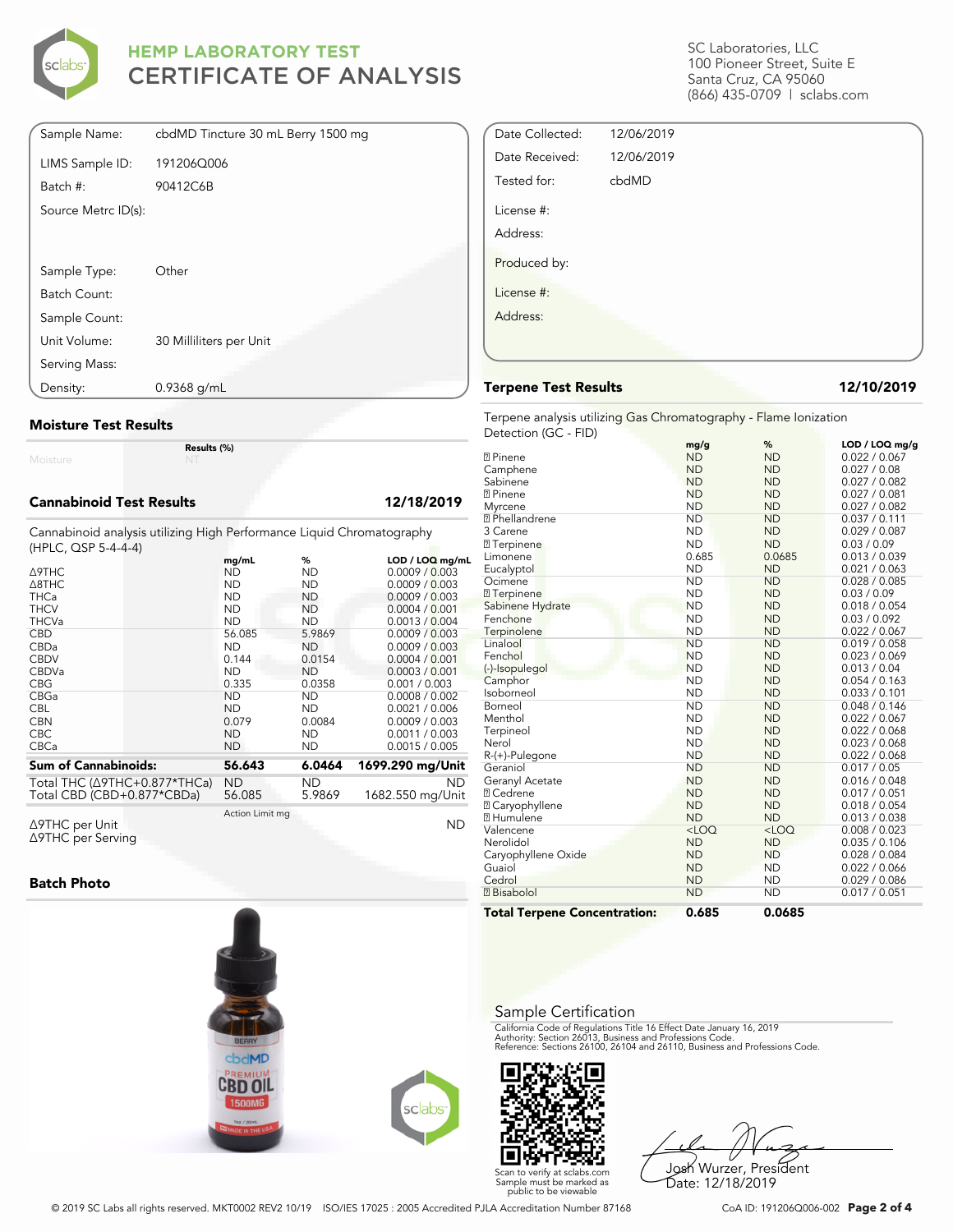

| Sample Name:        | cbdMD Tincture 30 mL Berry 1500 mg |
|---------------------|------------------------------------|
| LIMS Sample ID:     | 191206Q006                         |
| Batch #:            | 90412C6B                           |
| Source Metrc ID(s): |                                    |
|                     |                                    |
|                     |                                    |
| Sample Type:        | Other                              |
| Batch Count:        |                                    |
| Sample Count:       |                                    |
| Unit Volume:        | 30 Milliliters per Unit            |
| Serving Mass:       |                                    |
| Density:            | $0.9368$ g/mL                      |

### **Pesticide Test Results**

| Pesticide, Fungicide and plant growth regulator analysis utilizing |                |                   |                     |
|--------------------------------------------------------------------|----------------|-------------------|---------------------|
| HPLC-Mass Spectrometry and GC-Mass Spectrometry                    |                |                   |                     |
|                                                                    | Results (µg/g) | Action Limit µg/g | $LOD / LOQ \mu g/g$ |
| Abamectin                                                          | NT             |                   |                     |
| Acephate                                                           | NT             |                   |                     |
| Acequinocyl                                                        | NT             |                   |                     |
| Acetamiprid                                                        | NT             |                   |                     |
| Azoxystrobin                                                       | NT             |                   |                     |
| <b>Bifenazate</b>                                                  | NT             |                   |                     |
| <b>Bifenthrin</b>                                                  | NT             |                   |                     |
| <b>Boscalid</b>                                                    | NT             |                   |                     |
| Captan                                                             | NT             |                   |                     |
| Carbaryl                                                           | NT             |                   |                     |
| Chlorantraniliprole                                                | NT             |                   |                     |
| Clofentezine                                                       | NT             |                   |                     |
| Cyfluthrin                                                         | NT             |                   |                     |
| Cypermethrin                                                       | NT             |                   |                     |
| Diazinon                                                           | NT             |                   |                     |
| Dimethomorph                                                       | NT             |                   |                     |
| Etoxazole                                                          | NT             |                   |                     |
| Fenhexamid                                                         | NT             |                   |                     |
| Fenpyroximate                                                      | NT             |                   |                     |
| Flonicamid                                                         | NT             |                   |                     |
| Fludioxonil                                                        | NT             |                   |                     |
| Hexythiazox                                                        | NT             |                   |                     |
| Imidacloprid                                                       | NT             |                   |                     |
| Kresoxim-methyl                                                    | NT             |                   |                     |
| Malathion                                                          | NT             |                   |                     |
| Metalaxyl                                                          | NT             |                   |                     |
| Methomyl                                                           | NT             |                   |                     |
| Myclobutanil                                                       | NT             |                   |                     |
| Naled                                                              | NT             |                   |                     |
| Oxamyl                                                             | NT             |                   |                     |
| Pentachloronitrobenzene                                            | NT             |                   |                     |
| Permethrin                                                         | NT             |                   |                     |
| Phosmet                                                            | NT             |                   |                     |
| Piperonylbutoxide                                                  | NT             |                   |                     |
| Prallethrin                                                        | NT             |                   |                     |
| Propiconazole                                                      | NT             |                   |                     |
| Pyrethrins                                                         | NT             |                   |                     |
| Pyridaben                                                          | NT             |                   |                     |
| Spinetoram                                                         | NT             |                   |                     |
| Spinosad                                                           | NT             |                   |                     |
| Spiromesifen                                                       | NT             |                   |                     |
| Spirotetramat                                                      | NT             |                   |                     |
| Tebuconazole                                                       | NT             |                   |                     |
| Thiamethoxam                                                       | NT             |                   |                     |
| Trifloxystrobin                                                    | NT             |                   |                     |

SC Laboratories, LLC 100 Pioneer Street, Suite E Santa Cruz, CA 95060 (866) 435-0709 | sclabs.com

| Date Collected:        | 12/06/2019 |  |
|------------------------|------------|--|
| Date Received:         | 12/06/2019 |  |
| Tested for:            | cbdMD      |  |
| License #:<br>Address: |            |  |
| Produced by:           |            |  |
| License #:             |            |  |
| Address:               |            |  |
|                        |            |  |

### **Pesticide Test Results**

| Pesticide, Fungicide and plant growth regulator analysis utilizing<br>HPLC-Mass Spectrometry and GC-Mass Spectrometry |                     |                   |                     |  |
|-----------------------------------------------------------------------------------------------------------------------|---------------------|-------------------|---------------------|--|
|                                                                                                                       | Results $(\mu g/g)$ | Action Limit µg/g | $LOD / LOQ \mu g/g$ |  |
| Aldicarb                                                                                                              |                     |                   |                     |  |
| Carbofuran                                                                                                            | NT                  |                   |                     |  |
| Chlordane                                                                                                             | NT                  |                   |                     |  |
| Chlorfenapyr                                                                                                          | NT                  |                   |                     |  |
| Chlorpyrifos                                                                                                          | NT                  |                   |                     |  |
| Coumaphos                                                                                                             | NT                  |                   |                     |  |
| Daminozide                                                                                                            | NT                  |                   |                     |  |
| <b>DDVP</b> (Dichlorvos)                                                                                              | NT                  |                   |                     |  |
| Dimethoate                                                                                                            | NT                  |                   |                     |  |
| Ethoprop(hos)                                                                                                         | NT                  |                   |                     |  |
| Etofenprox                                                                                                            | NT                  |                   |                     |  |
| Fenoxycarb                                                                                                            | NT                  |                   |                     |  |
| Fipronil                                                                                                              | NT                  |                   |                     |  |
| Imazalil                                                                                                              | NT                  |                   |                     |  |
| Methiocarb                                                                                                            | NT                  |                   |                     |  |
| Methyl parathion                                                                                                      | NT                  |                   |                     |  |
| Mevinphos                                                                                                             | NT                  |                   |                     |  |
| Paclobutrazol                                                                                                         | NT                  |                   |                     |  |
| Propoxur                                                                                                              | NT                  |                   |                     |  |
| Spiroxamine                                                                                                           | NT                  |                   |                     |  |
| Thiacloprid                                                                                                           | NT                  |                   |                     |  |

### **Mycotoxin Test Results**

| Mycotoxin analysis utilizing HPLC-Mass Spectrometry |           | Results (µq/kq) Action Limit µq/kq | LOD / LOQ µq/kg |
|-----------------------------------------------------|-----------|------------------------------------|-----------------|
| Aflatoxin B1, B2, G1, G2<br>Ochratoxin A            | <b>NT</b> |                                    |                 |

Sample Certification

California Code of Regulations Title 16 Effect Date January 16, 2019<br>Authority: Section 26013, Business and Professions Code.<br>Reference: Sections 26100, 26104 and 26110, Business and Professions Code.



Josh Wurzer, President Date: 12/18/2019

© 2019 SC Labs all rights reserved. MKT0002 REV2 10/19 ISO/IES 17025 : 2005 Accredited PJLA Accreditation Number 87168 CoA ID: 191206Q006-002 **Page 3 of 4**